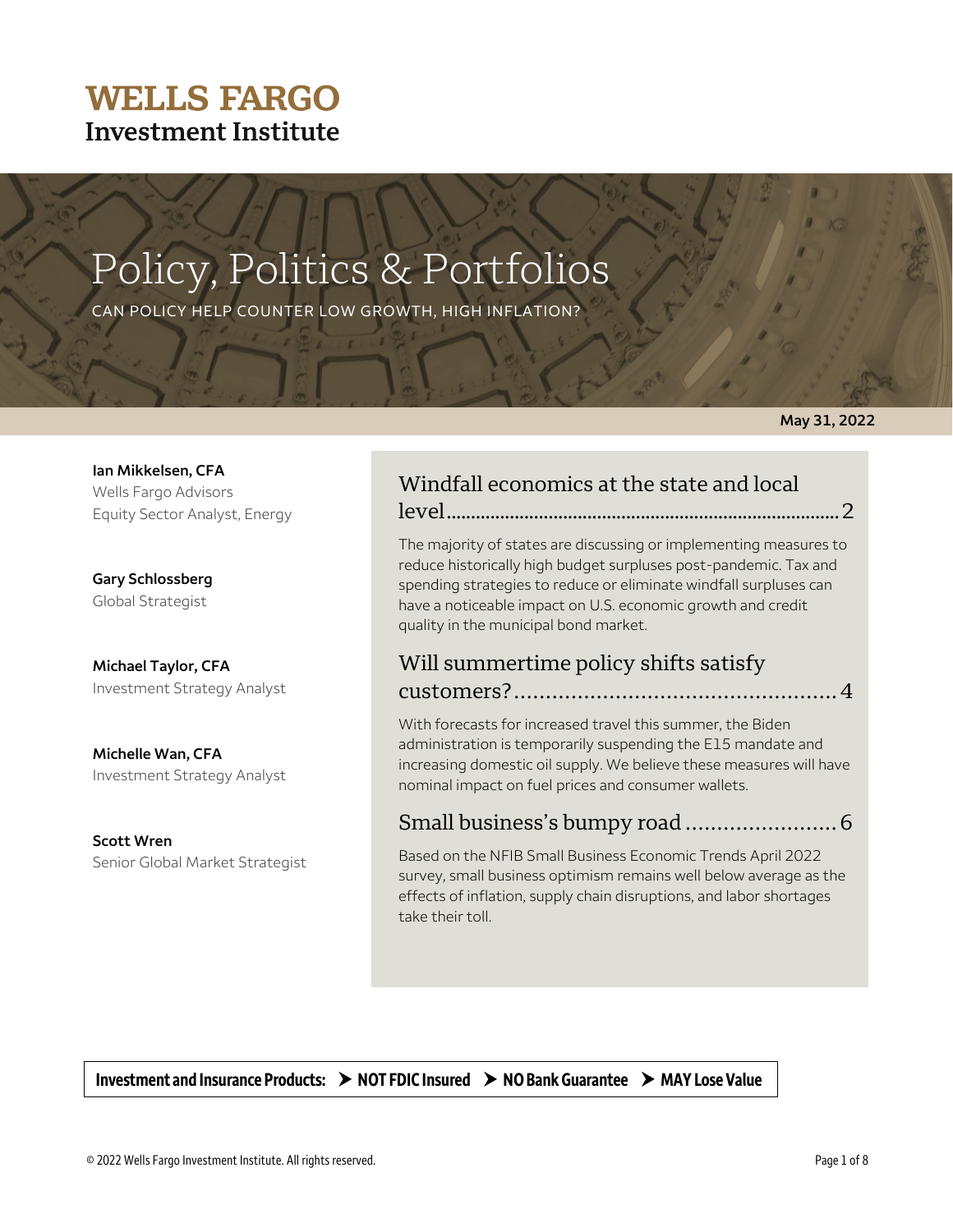# Windfall economics at the state and local level

## Bountiful budgets

Federal largesse and a powerful post-pandemic recovery have left state and local governments flush with cash. The group's surpluses more than tripled between 2020 and 2021, to \$272 billion, according to Commerce Department data.<sup>[1](#page-1-0)</sup> That was equivalent to 8.2% of total spending in 2021, the largest such share in at least the past 75 years. The good news continued into 2022, lifting rolling 12-month growth in April to nearly 29% (against an 8.3% inflation rate) from the same period a year ago.

Varied strategies are being used by the majority of states to reduce or eliminate windfall surpluses. The Tax Foundation has identified 40 states with actual and proposed tax changes largely in response to the windfall surpluses, $2$ including 14 states considering permanent tax cuts.<sup>[3](#page-1-2)</sup> Measures passed and proposed include cuts in personal income and corporate tax rates, a shift to a flat-tax system, temporary or permanent reductions in sales tax rates, proposed tax rebates, debt paydowns, and increased pension contributions. The table below summarizes measures in eight of the largest states, accounting for half the country's economic output.

| <b>State</b>    | GDP<br>contribution | <b>Credit</b><br>rating | Proposed and discussed deployment of excess tax revenue                                                                                            |
|-----------------|---------------------|-------------------------|----------------------------------------------------------------------------------------------------------------------------------------------------|
| California      | 14.6%               | AA-                     | A proposed \$18.1 billion inflation relief package of direct income payments                                                                       |
| Texas           | 8.8%                | AAA                     | Approved two property tax relief ballot measures                                                                                                   |
| New York        | 8.0%                | $AA+$                   | Suspension of the state gas tax from June through December, tax relief for<br>COVID-19-related investments, small business and property-tax relief |
| Florida         | 5.4%                | AAA                     | Proposed \$1.2 billion tax relief focused on sales-tax holidays and gasoline-tax<br>relief in October 2022                                         |
| <b>Illinois</b> | 4.1%                | BBB+                    | One-year suspension of the 1% grocery sales tax                                                                                                    |
| Pennsylvania    | 3.6%                | A+                      | House approved a bill to cut the corporate income tax rate from 10% to 8% by<br>2025                                                               |
| Georgia         | 3.0%                | AAA                     | Cut the 29 cents per gallon gas tax from March to May and sends tax refunds;<br>transitioning to a flat tax that eventually will reach 4.99%       |
| Michigan        | 2.5%                | AA                      | Proposed an increase in the Earned Income Tax Credit                                                                                               |

**Recapping state tax proposals to reduce historically high budget surpluses**

Sources: U.S. Bureau of Economic Analysis, Strategas, and Moody's data as of the most recently available. Credit rating = general obligation bond rating. GDP contribution is as of the fourth quarter of 2021.

#### More than just a local impact

 $\overline{a}$ 

Where tax and spending changes are adopted is as important as the kind of measures themselves. Depending on the fiscal relief chosen, decisions by California, New York, and Texas — collectively making up nearly one-third of U.S. gross domestic product (GDP) — could rival the economic impact of policy changes in the next 12 states ranked by economic size. How states deal **Michelle Wan, CFA** Investment Strategy Analyst

#### **Gary Schlossberg** Global Strategist

**The collective state and local surplus exceeded 8% of budget spending last year, the largest in over 75 years.** 

**Over 40 states are considering tax changes, including 14 considering permanent tax cuts.** 

Sources: Tax Foundation and Center on Budget and Policy Priorities

**Fiscal changes in California, New York, and Texas, accounting for nearly a third of the U.S. economy, will have the greatest impact on business activity.** 

<span id="page-1-0"></span><sup>1.</sup> Bureau of Economic Analysis, U.S Commerce Department, March 29, 2022

<span id="page-1-1"></span><sup>2. &</sup>quot;State Legislatures Take Up Tax Reform and Relief in 2022," Tax Foundation, March 29, 2022

<span id="page-1-2"></span><sup>© 2022</sup> Wells Fargo Investment Institute. All rights reserved. Page 2 of 8 3. "States With Temporary Budget Surpluses Should Invest in People, Not Enact Permanent Tax Cuts," Center on Budget and Policy Priorities, March 11, 2022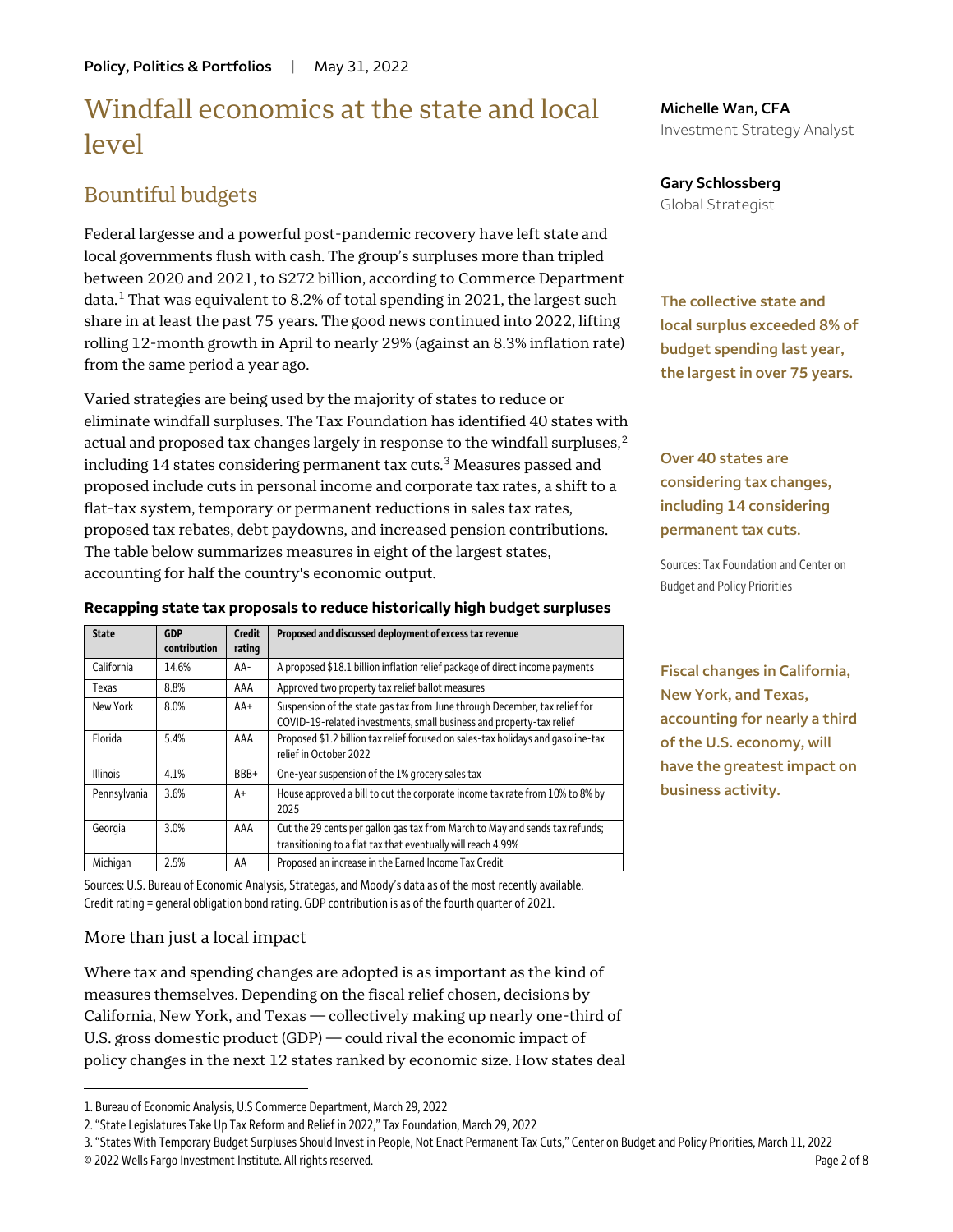with budget windfalls also can have ramifications for the national economy. State and local inflation-adjusted spending, at about 11% of U.S. real GDP, historically has been a stabilizing economic force. Outlays have been less than half as volatile as overall GDP in the past 20 years, and the sector's late-cycle strength cushions activity from slowing growth in other, more economically sensitive sectors.

State fiscal measures tied to budget windfalls may seem small at just \$100 billion or less than 0.5% of U.S. GDP this year, according to one estimate.<sup>[4](#page-2-0)</sup> That's just a fraction of the expected drag on the economy from a narrowing federal deficit. For some states, however, the measures are providing an important "echo effect" of federal stimulus programs in 2020 – 2021, coming at a critical time for households squeezed by soaring inflation.

#### "How" as important as "how much"

Just how state and local windfalls are disbursed can be as important as their size. One-time tax rebates, temporary tax cuts, pension contributions, and debt paydowns give states greater flexibility to tailor budgets to changing economic conditions, lessening the impact on credit quality. At issue is if the economic impact of rebates and temporary tax cuts is limited, in the view of critics, by a tendency to save more of a temporary tax windfall.<sup>[5](#page-2-1)</sup> Cuts in gasoline taxes have been criticized for encouraging consumption at a time of limited supply responsible for the price increases encouraging the tax cuts in the first place. (Other, more complicated plans propose to skew gasoline-tax relief toward lower-income families, whose purchases are less discretionary.)

#### What it means for investors

Potential economic support from state and local fiscal relief extends beyond the \$100 billion in estimated targeted changes for this year. By our estimate, nearly \$335 billion would be freed up by bringing last year's surplus back in line with its long-term average relative to spending, equivalent to a not inconsiderable 1.4% of GDP. Among the biggest beneficiaries would be retailing, construction, and engineering firms potentially benefiting from increased state spending on federal and local infrastructure upgrades.

The stakes are potentially greater for credit quality and for the pattern of issuance in the market for municipal securities. For example, issuer credit ratings could be affected by heavy reliance on permanent tax cuts or spending increases, leaving state finances exposed to the risk of deteriorating economic conditions. That includes lower capital gains revenues and widening funding gaps at state and local pension funds because of recent stock and bond market declines. Instances of market-wide changes in credit quality are rare but possible in the event of a major economic shock. For example, a doubling in the share of BBB-rated credits in the municipal bond market accompanied the deep economic recession in 2008 – 2009.

 $\overline{a}$ 

### **Key takeaways**

- An economic "echo effect" from federal stimulus in 2020 – 2021 is on the way from state tax and spending measures to trim or eliminate resulting windfalls, although only partially cushioning a looming economic growth slowdown later this year.
- How and where these state and local fiscal measures are enacted could have a measurable effect on state and local finances and on U.S. economic growth.
- Retailing, construction, and materials industries are among the most exposed in the stock market to disbursement of windfall revenues by state and local governments. For bond investors, the size and means of distributing fiscal surpluses can have a measurable impact on credit quality in the market for municipal bonds.

<span id="page-2-0"></span><sup>4.</sup> Strategas, Policy Outlook, May 17, 2022

<span id="page-2-1"></span><sup>5. &</sup>quot;Temporary Vs. Permanent Tax Cuts and Marginal Propensity to Consume," Chron., accessed on May 18, 2022

<sup>© 2022</sup> Wells Fargo Investment Institute. All rights reserved. Page 3 of 8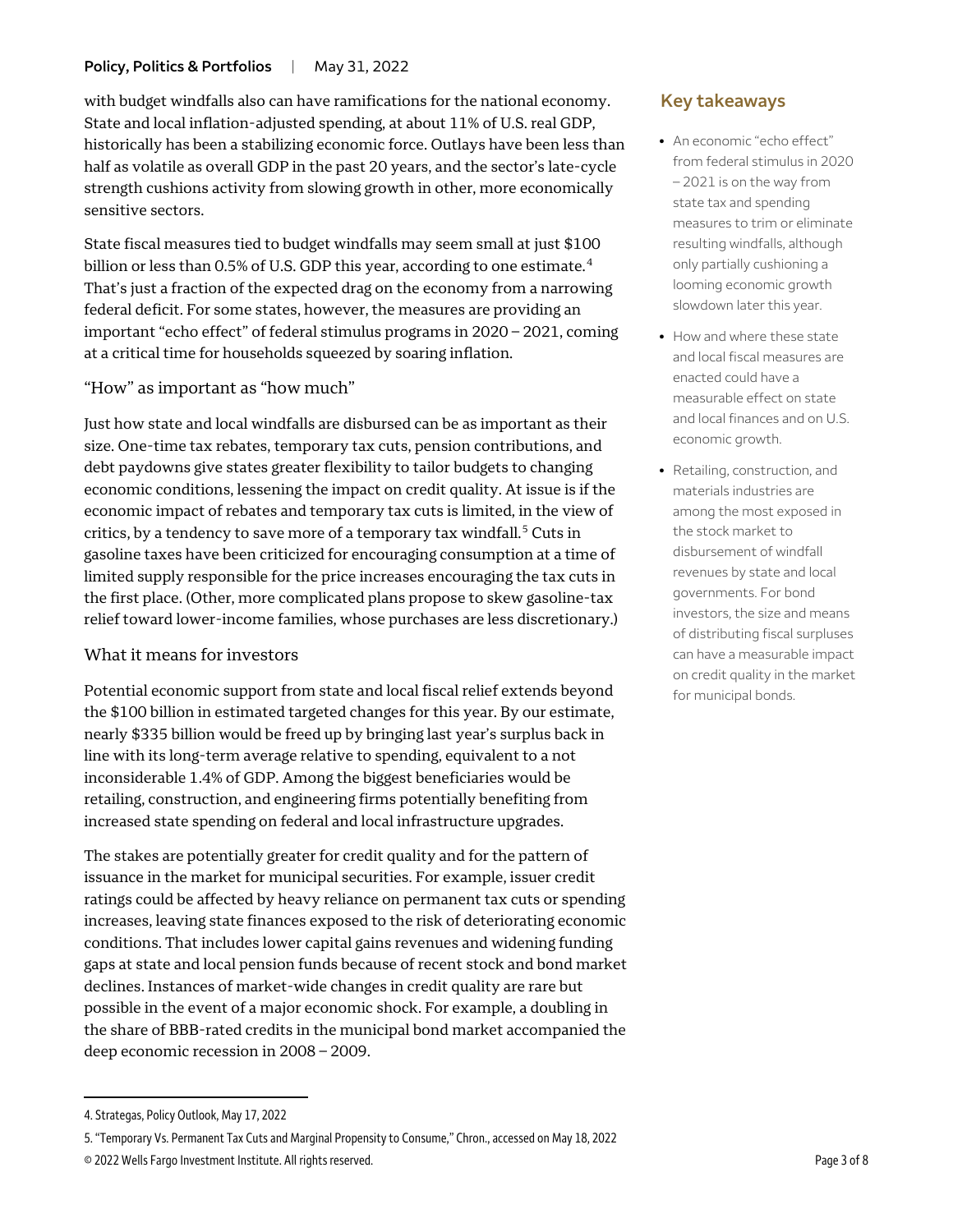# Will summertime policy shifts satisfy consumers?

### Discouraged consumers

Western sanctions against Russia are aggravating energy supply shortages that have already driven prices higher. Rising oil, diesel, and gasoline prices in the U.S. are contributing to elevated inflation. High energy prices affect households directly through higher prices at the pump and indirectly through higher prices for food and consumer goods, leaving consumers with less purchasing power.

In April, the Biden administration announced a temporary suspension of a federal mandate that limits the level of ethanol in gasoline. The White House has also announced plans to release 1 million barrels of oil per day from its Strategic Petroleum Reserve (SPR) over the next six months. These moves aim to increase supply and reduce fuel prices ahead of the summer travel season, although their effectiveness may be limited. More broadly, it remains unclear how much of an impact these provisional policy shifts will have on containing inflation and spurring economic growth.

#### Suspending the E15 mandate

The E15 mandate came about because of concerns that E15 elevates smog levels in warmer temperatures. Most gasoline sold in the U.S. contains 10% ethanol (E10). E15 typically sells for a dime cheaper than E10.

We believe the impact of the mandate suspension on gasoline prices and consumer wallets will be minimal, as 98% of retail gas stations cannot sell E15 — only 2,300 stations nationwide sell it, with most situated in Midwestern and Southern states. The absolute benefit to consumers is also limited by the reduced fuel efficiency of E15. Moreover, increased ethanol demand could drive up corn and other crop prices, which, in turn, could further inflate food prices.

#### Increasing domestic supply

The administration will release 180 million barrels of oil from the SPR over six months to increase domestic oil supply; the proceeds from these sales will be used to restock the SPR in the future. This is intended to have a dual effect of lowering near-term domestic oil prices while providing a signal of future demand to encourage domestic production. Yet, in our view, domestic producers face several constraints to growing production — shareholder preferences, labor and materials shortages, and economic uncertainty dissuade production growth despite the high commodity price environment.

© 2022 Wells Fargo Investment Institute. All rights reserved. Page 4 of 8 Increasing the oil supply does not necessarily lower fuel prices (see Chart 1), especially in the near term, as the market for refined products is separate from the global oil market. Russia is a major supplier of refined products, particularly diesel, to Europe. With restrictions on Russian energy, exports of

**Michael Taylor, CFA** Investment Strategy Analyst

#### **Ian Mikkelsen, CFA**

Wells Fargo Advisors Equity Sector Analyst, Energy

**Gasoline as a share of disposable income for U.S. consumers was 2.3% in January but could exceed 3.0% as we approach summer.** 

Source: Wells Fargo Securities, March 24, 2022

**The average household will spend \$2,945 on gasoline in 2022, which in real terms is \$455 (18%) more than in 2021.** 

Source: U.S. Energy Information Administration, April 12, 2022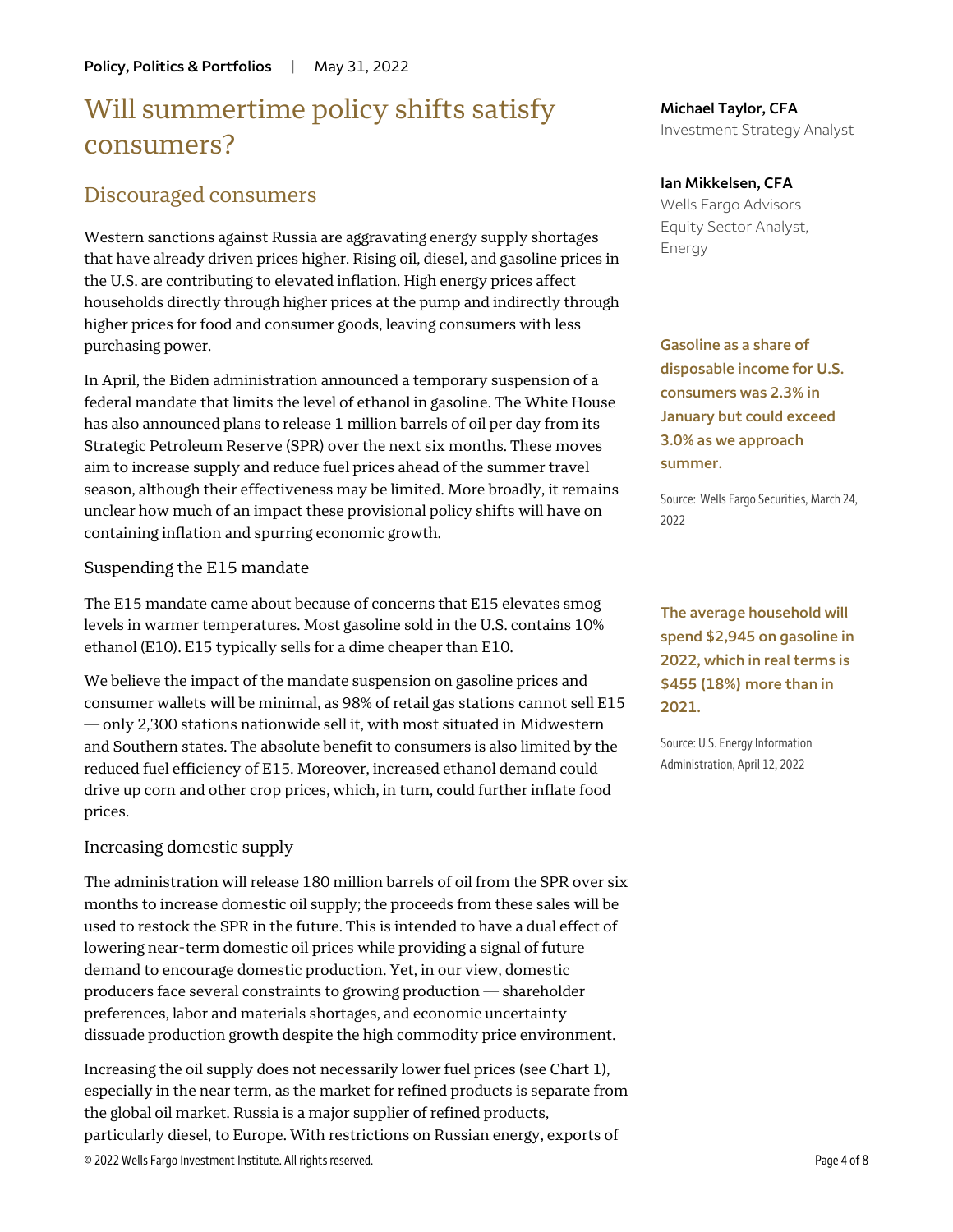U.S. refined products to Europe have increased. This has led to counterseasonal reductions in U.S. refined-product inventories, driving prices higher for diesel and gasoline. The U.S. refining complex is not configured to run entirely on domestic crude oil; refiners must import certain grades of crude oil that are blended in the refining process to produce a full range of refined products. In our view, this may limit the impact of greater domestic oil supply on refined-product prices.



#### **Chart 1. U.S. oil supply and gasoline prices**

#### Economic and investment implications

The impact of suspending the E15 mandate and increasing domestic oil supply on gasoline prices will likely be nominal. Although gasoline is a modest portion of household budgets, it is a high-frequency purchase that often has an outsized psychological impact on consumer spending. Diesel fuel, however, is a key input cost for consumer goods; higher fuel prices could keep prices inflated, including food prices. This confluence of factors may cause consumers to draw down savings or trim spending. The combination of persistent inflation and aggressive interest rate increases weighs on household spending and economic growth, to the point that our base case is that a mild recession will develop beginning late in 2022 and extending into early 2023.

© 2022 Wells Fargo Investment Institute. All rights reserved. Page 5 of 8 We expect near-term demand for crude oil to remain strong, supporting continued strength in energy commodity prices, albeit with relatively high levels of volatility. The Energy sector is likely to benefit from sustained higher energy prices, the continued rise in earnings growth estimates through 2022, and positive operational changes. We recently upgraded our guidance on Energy to favorable. Within the Energy sector, we are unfavorable on refiners over other Energy sub-industries. Despite favorable near-term conditions, we believe that the current geopolitical and macroeconomic backdrop has increased uncertainty for refiners over the longer term.

### **Key takeaways**

- The White House has proposed waiving the current mandate that generally prohibits the sale of 15% ethanol blend (E15) gasoline in the U.S. between June 1 and September 15.
- The Biden administration also has ordered a daily release of 1 million barrels of oil for a sixmonth period, to increase crude oil supply.
- We believe temporarily suspending the E15 mandate and increasing domestic oil supply will have minimal impact on summertime fuel prices and consumer wallets.

Sources: Energy Information Administration and Wells Fargo Advisors, May 12, 2022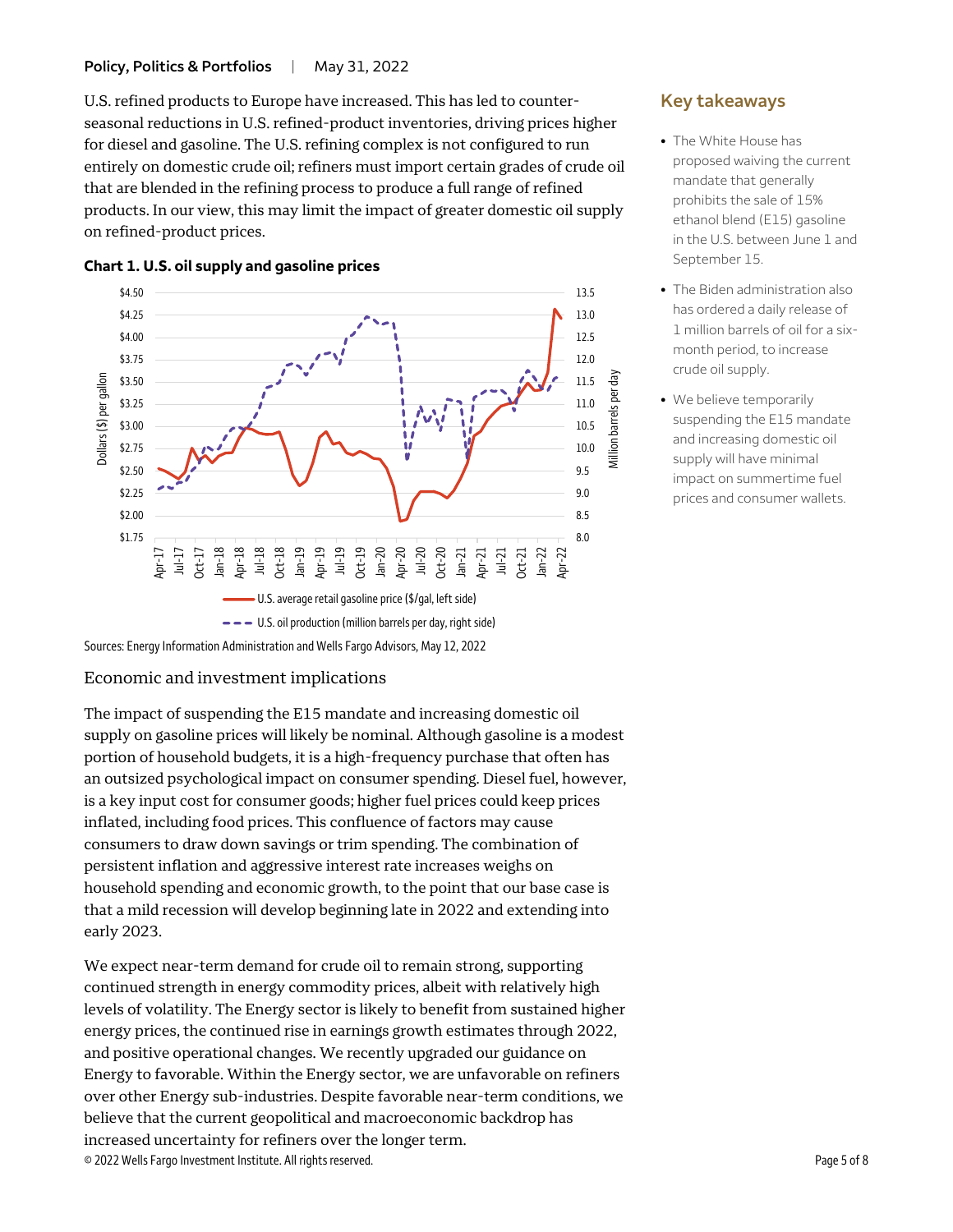# Small business's bumpy road

# The near- to intermediate-term outlook for small business is cloudy

As is often stated, small business in America is a large job creator on a year-toyear basis historically. Prior to the pandemic, small business creation was strong and helped usher in an environment where the domestic unemployment rate in January and February 2020 fell to 3.5%, a 50-year low. Small business creation, as measured by the number of business applications compiled by the U.S. Census Bureau, was steady or modestly increased in the few years prior to the pandemic.

But after an initial dip in the early months of the pandemic in 2020, applications surged as many unemployed workers attempted to become business entrepreneurs in an effort to buffer a loss of or meaningful reduction in income. This was in response to government attempts to stem the spread of COVID-19. Many small businesses, especially those in service-oriented industries, found their operations shuttered and their customers hunkered down at home trying to stay healthy. Over the past year, business applications have waned as the economy opened up and more jobs became available.

#### **Chart 2. NFIB Small Business Optimism Index**



Senior Global Market Strategist

**Scott Wren**

**The survey revealed that the highest percentage of small business owners were most concerned about the effects of inflation on their operations since the fourth quarter of 1980.** 

**Supply chain disruptions were noted by 70% of respondents as having a significant or moderate impact on their operations.**

Sources: Bloomberg and Wells Fargo Investment Institute, as of May 12, 2022

Over the past year or more, as the intensity of the pandemic has meaningfully eased, many small businesses have seen a large percentage of their customers return, but all has not been smooth sailing. In fact, the NFIB's (National Federation of Independent Business's) monthly Small Business Optimism Index notched its fourth consecutive reading (93.2) below the 48-year average (98) and the lowest since the depths of the pandemic-induced recession in April 2020. So why are small business owners participating in the NFIB survey so gloomy?

The latest survey also revealed other angles on the small-business pessimism: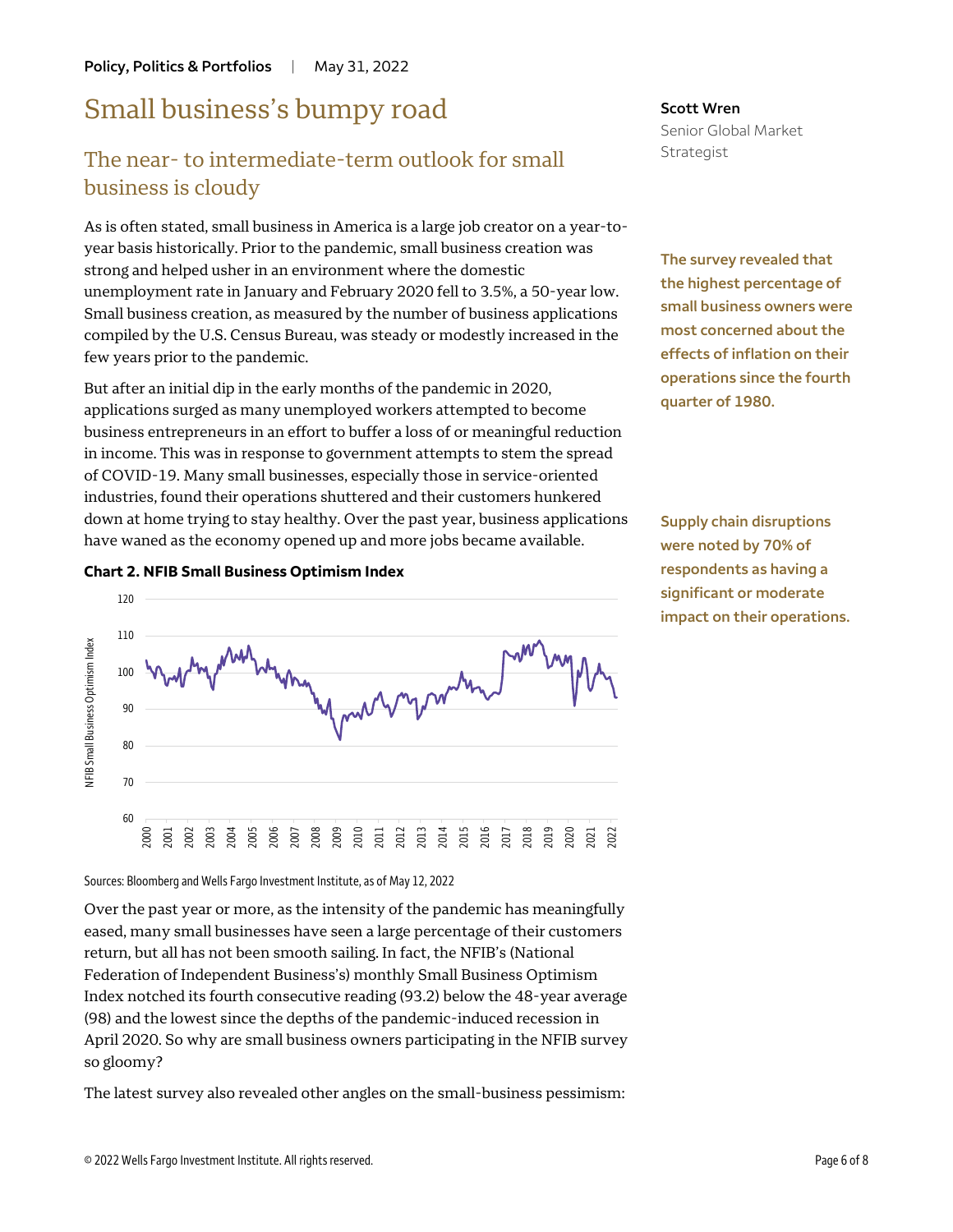**Inflation and related supply disruptions:** The survey revealed that the highest percentage of small business owners were most concerned about the effects of inflation on their operations since the fourth quarter of 1980. Supply chain disruptions were noted by 70% of respondents as having a significant or moderate impact on their operations.

**Difficulty in hiring qualified workers:** In addition, small businesses are having a tough time finding workers. Both skilled and unskilled workers remain in short supply.

**Limited opportunities to improve productivity:** Capital spending by small businesses looking ahead will likely be focused on replacing equipment only when necessary and investing to improve automation and productivity given the tight labor supply and high costs of worker retention.

Another angle on the small business story is related to government policy, especially taxation and regulation. The NFIB has issued comments in recent months on the potential negative effects of some administration proposals in its 2023 budget surrounding the treatment of small businesses.<sup>[6](#page-6-0)</sup> In particular, NFIB members are concerned about a potential increase in the corporate tax rate to the 28% level without lower rates for smaller businesses, increases in capital gains tax rates, eliminating stepped-up basis, and taxing unrealized gains above \$100 million.

The Biden administration, on the other hand, has been highlighting efforts it is making to help small businesses and increase small business creation. The administration has put forth a four-pillar strategy to support small businesses. [7](#page-6-1) Those pillars are: 1. Expanding access to capital by offering more than \$300 billion in loans and equity investments through the end of the decade; 2. Making historic investments in programs that help entrepreneurs find the resources they need; 3. Leveraging federal procurement, infrastructure spending, and research and development to direct hundreds of billions in government contracts to small businesses; and 4. Leveling the playing field for small business owners by reforming the tax code.

Essentially, the Biden administration is pointing to micro policies to lower barriers to small business entry and to improve access to credit. These are always top of mind in small business surveys. However, policy evaluation and political support for an administration typically are skewed more toward the macro issues, like tax changes, inflation, and the policy impact on borrowing costs. It is no surprise to us, then, that the tone of the NFIB assessment of the administration's policies is largely negative.

In closing, recent U.S. small business optimism readings are well below average, largely based on the negative effects of inflation, supply chain disruptions, and a shortage of skilled and unskilled labor. The White House is making efforts to help small businesses, but business owners are also concerned about the ramifications of potentially higher corporate taxes and regulatory changes, now or in the future.

 $\overline{a}$ 

#### **Key takeaways**

- The NFIB's monthly Small Business Optimism Index notched its lowest reading since the depths of the pandemic-induced recession in April.
- Our current economic outlook is consistent with this theme and our portfolio recommendations suggest a more defensive stance is warranted by investors.

<span id="page-6-0"></span><sup>6.</sup> NFIB Press Release, April 6, 2022

<span id="page-6-1"></span><sup>7.</sup> As published in the April 2022 White House report "The Small Business Boom Under the Biden-Harris Administration."

<sup>© 2022</sup> Wells Fargo Investment Institute. All rights reserved. Page 7 of 8